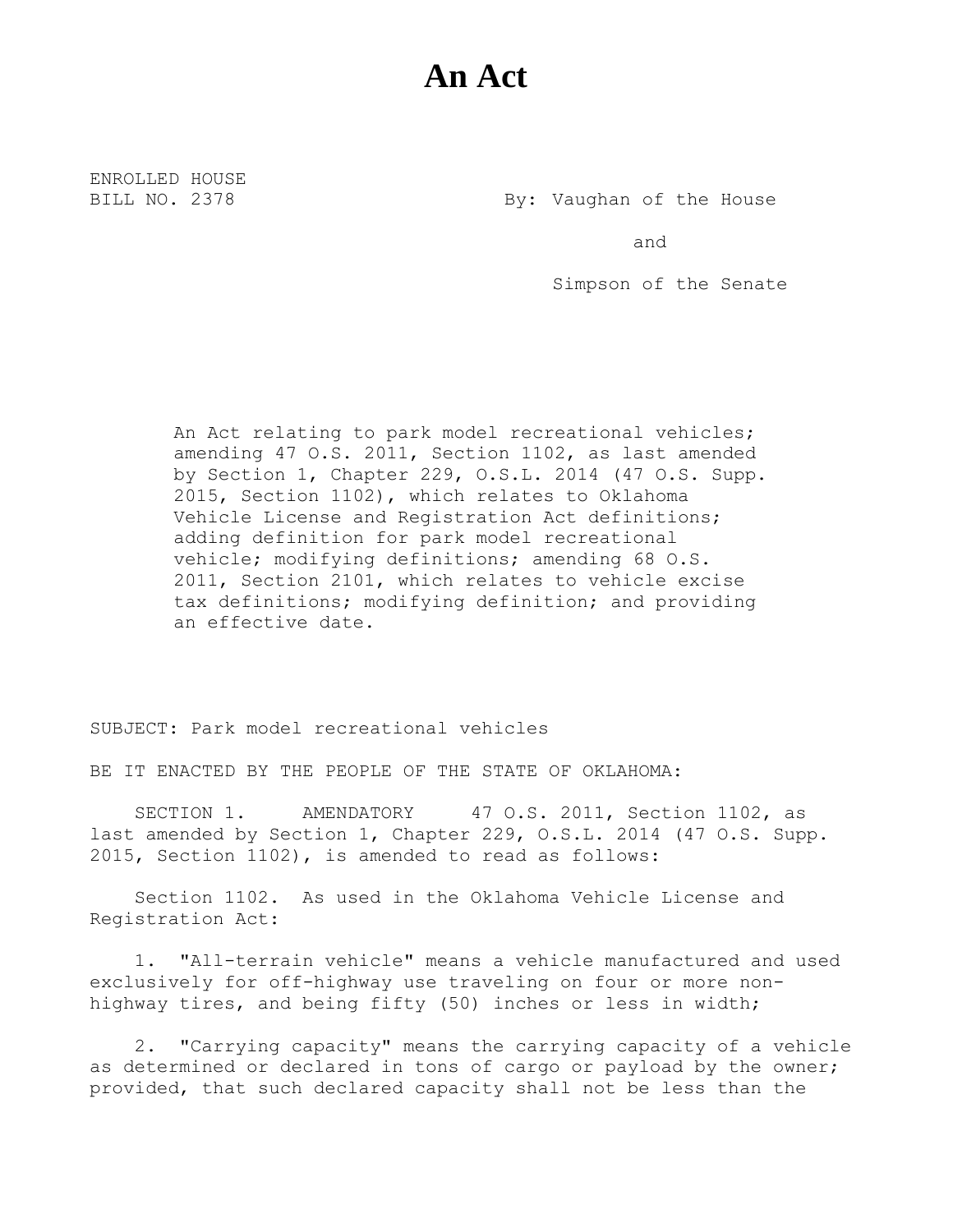minimum tonnage capacity fixed, listed or advertised by the manufacturer of any vehicle;

3. "Certificate of title" means a document which is proof of legal ownership of a motor vehicle as described and provided for in Section 1105 of this title;

4. "Chips and oil" or the term "road oil and crushed rock" means, with respect to materials authorized for use in the surfacing of roads or highways in this title or in any equivalent statute pertaining to road or highway surfacing in the State of Oklahoma, any asphaltic materials. Wherever chips and oil or road oil and crushed rock are authorized for use in the surfacing of roads or highways in this state, whether by the Department of Transportation, or by the county commissioners, or other road building authority subject to the Oklahoma Vehicle License and Registration Act, asphaltic materials are also authorized for use in such surfacing and construction;

5. "Combined laden weight" means the weight of a truck or station wagon and its cargo or payload transported thereon, or the weight of a truck or truck-tractor plus the weight of any trailers or semitrailers together with the cargo or payload transported thereon;

6. "Commercial trailer" means any trailer, as defined in Section 1-180 of this title, or semitrailer, as defined in Section 1-162 of this title, when such trailer or semitrailer is used primarily for business or commercial purposes;

7. "Commercial trailer dealer" means any person, firm or corporation engaged in the business of selling any new and unused, or used, or both new and used commercial trailers;

8. "Commercial vehicle" means any vehicle over eight thousand (8,000) pounds combined laden weight used primarily for business or commercial purposes. Each motor vehicle being registered pursuant to the provisions of this section shall have the name of the commercial establishment or the words "Commercial Vehicle" permanently and prominently displayed upon the outside of the vehicle in letters not less than two (2) inches high. Such letters shall be in sharp contrast to the background and shall be of sufficient shape and color as to be readily legible during daylight hours, from a distance of fifty (50) feet while the vehicle is not in motion;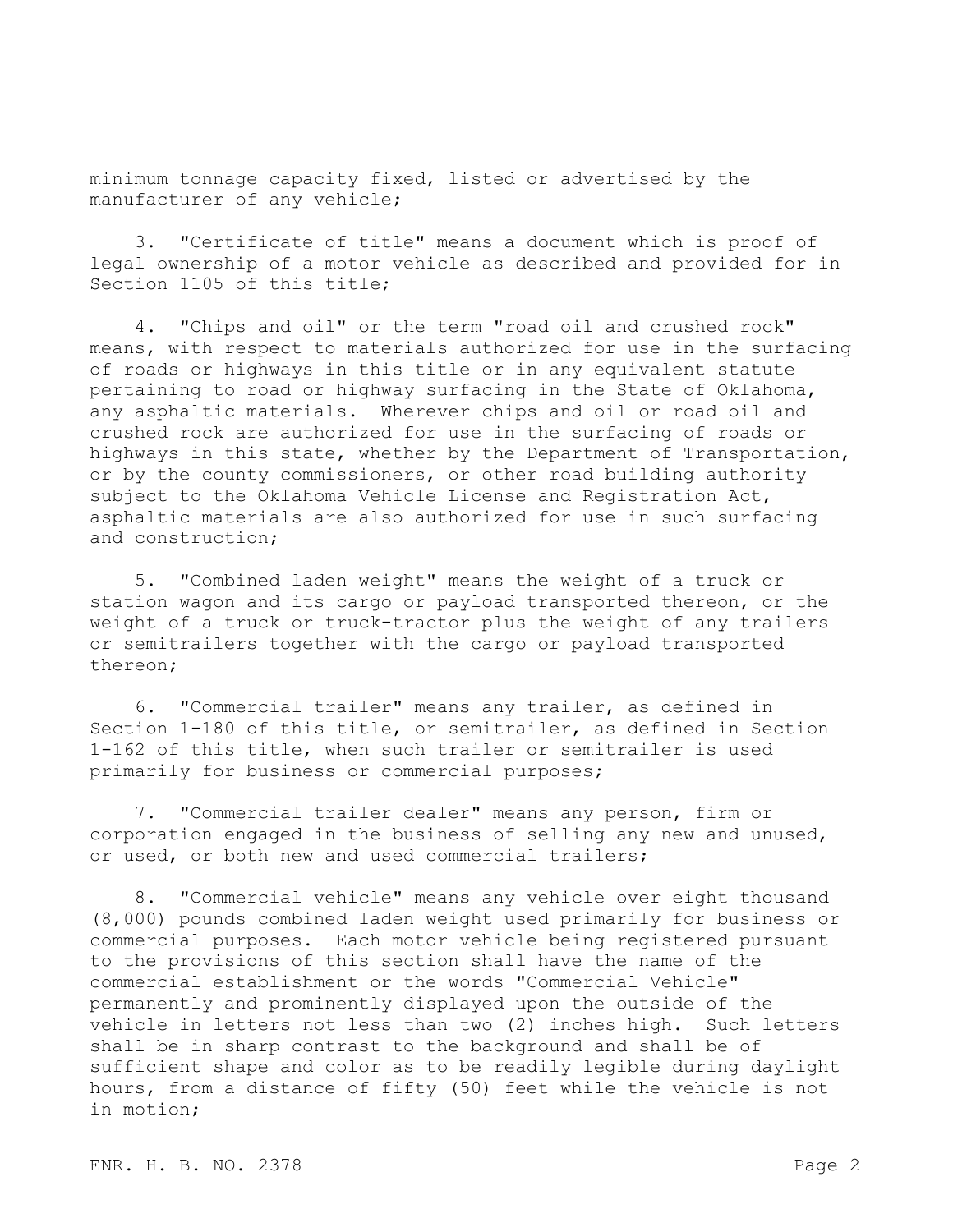9. "Commission" or "Tax Commission" means the Oklahoma Tax Commission;

10. "Construction machinery" means machines or devices drawn as trailers which are designed and used for construction, tree trimming and waste maintenance projects, which derive no revenue from the transportation of persons or property, whose use of the highway is only incidental and which are not mounted or affixed to another vehicle; provided, construction machinery shall not include implements of husbandry as defined in Section 1-125 of this title;

11. "Dealer" means any person, firm, association, corporation or trust who sells, solicits or advertises the sale of new and unused motor vehicles and holds a bona fide contract or franchise in effect with a manufacturer or distributor of a particular make of new or unused motor vehicle or vehicles for the sale of same;

12. "Mini-truck" means a foreign-manufactured import or domestic-manufactured vehicle powered by an internal combustion engine with a piston or rotor displacement of one thousand cubic centimeters (1,000 cu cm) or less, which is sixty-seven (67) inches or less in width, with an unladen dry weight of three thousand four hundred (3,400) pounds or less, traveling on four or more tires, having a top speed of approximately fifty-five (55) miles per hour, equipped with a bed or compartment for hauling, and having an enclosed passenger cab;

13. "Interstate commerce" means any commerce moving between any place in a state and any place in another state or between places in the same state through another state;

14. "Laden weight" means the combined weight of a vehicle when fully equipped for use and the cargo or payload transported thereon; provided, that in no event shall the laden weight be less than the unladen weight of the vehicle fully equipped for use, plus the manufacturer's rated carrying capacity;

15. "Local authorities" means every county, municipality or local board or body having authority to adopt police regulations under the Constitution and laws of this state;

16. "Low-speed electrical vehicle" means any four-wheeled electrical vehicle that is powered by an electric motor that draws current from rechargeable storage batteries or other sources of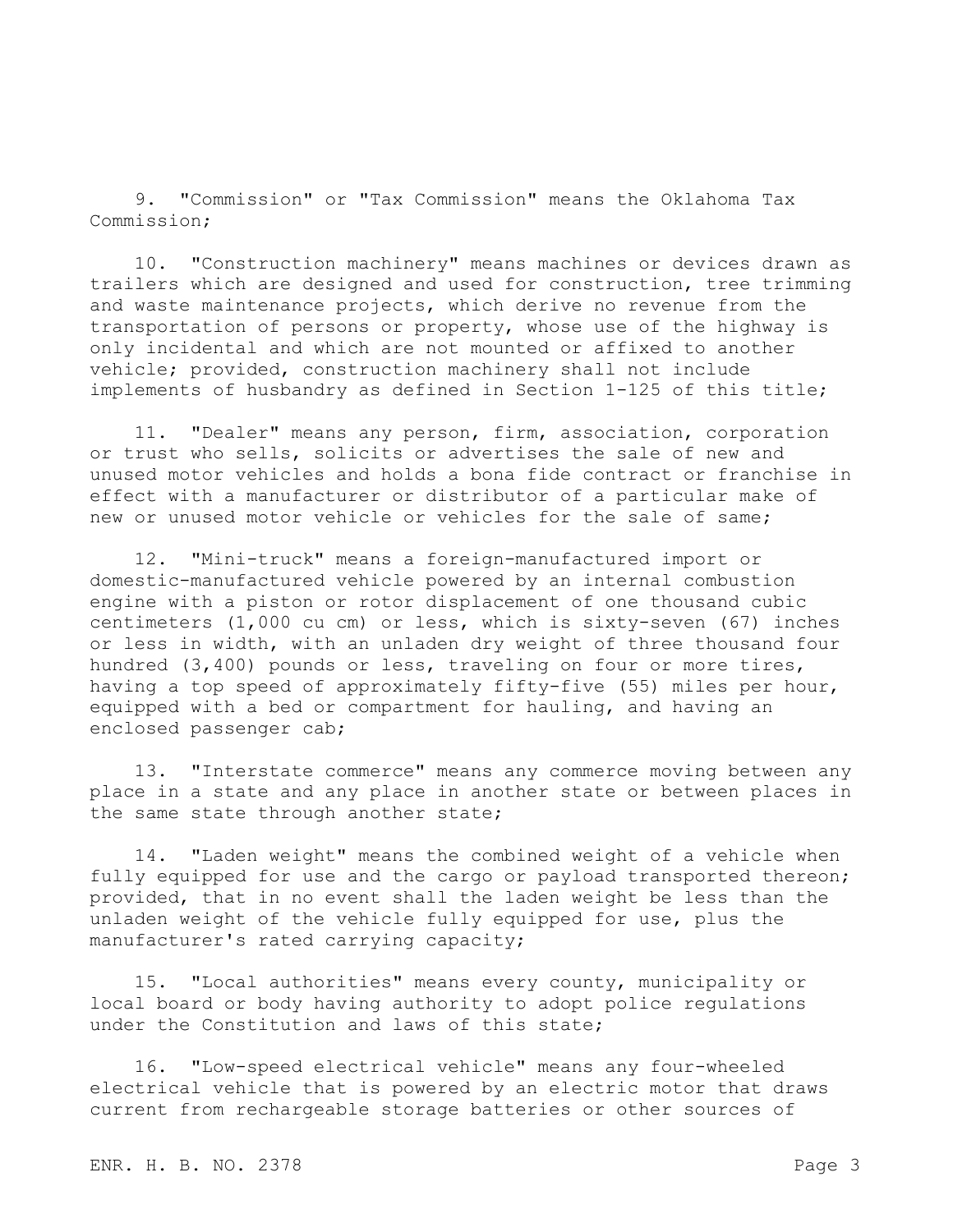electrical current and whose top speed is greater than twenty (20) miles per hour but not greater than twenty-five (25) miles per hour and is manufactured in compliance with the National Highway Traffic Safety Administration standards for low-speed vehicles in 49 C.F.R. 571.500;

17. "Manufactured home" means a residential dwelling built in accordance with the National Manufactured Housing Construction and Safety Standards Act of 1974, 42 U.S.C., Section 5401 et seq., and rules promulgated pursuant thereto and the rules promulgated by the Oklahoma Used Motor Vehicle and Parts Commission pursuant to Section 582 of this title. Manufactured home shall not mean a park model recreational vehicle as defined in this section;

18. "Manufactured home dealer" means any person, firm or corporation engaged in the business of selling any new and unused, or used, or both new and used manufactured homes. Such information and a valid franchise letter as proof of authorization to sell any such new manufactured home product line or lines shall be attached to the application for a dealer license to sell manufactured homes. "Manufactured home dealer" shall not include any person, firm or corporation who sells or contracts for the sale of the dealer's own personally titled manufactured home or homes. No person, firm or corporation shall be considered a manufactured home dealer as to any manufactured home purchased or acquired by such person, firm or corporation for purposes other than resale; provided, that the restriction set forth in this sentence shall not prevent an otherwise qualified person, firm or corporation from utilizing a single manufactured home as a sales office;

19. "Medium-speed electrical vehicle" means any self-propelled, electrically powered four-wheeled motor vehicle, equipped with a roll cage or crush-proof body design, whose speed attainable in one (1) mile is more than thirty (30) miles per hour but not greater than thirty-five (35) miles per hour;

20. "Motor license agent" means any person appointed, designated or authorized by the Oklahoma Tax Commission to collect the fees and to enforce the provisions provided for in the Oklahoma Vehicle License and Registration Act;

21. "New vehicle" or "unused vehicle" means a vehicle which has been in the possession of the manufacturer, distributor or wholesaler or has been sold only by the manufacturer, distributor or wholesaler to a dealer: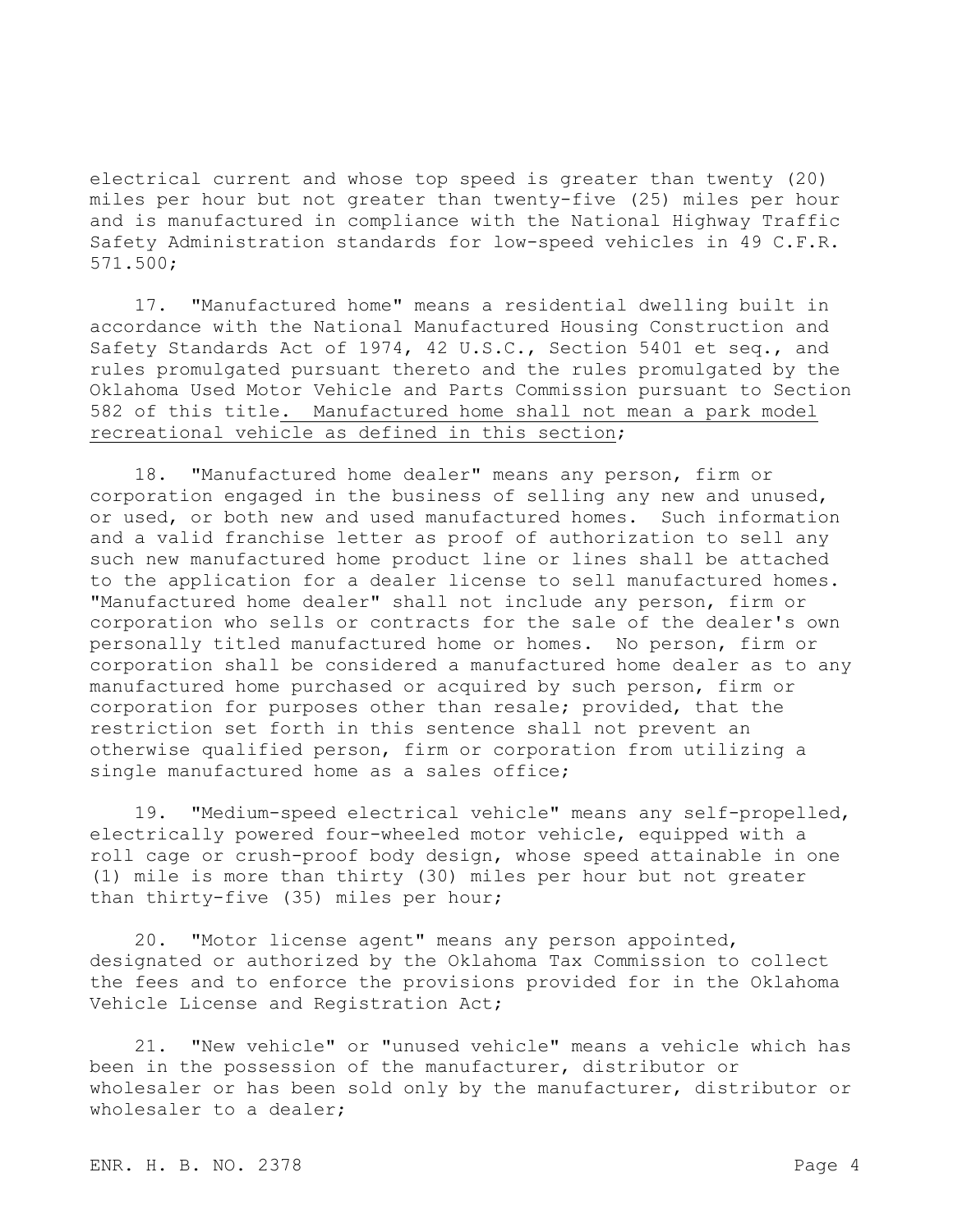22. "Nonresident" means any person who is not a resident of this state;

23. "Off-road motorcycle" means any motorcycle, as defined in Section 1-135 of this title, when such motorcycle has been manufactured for and used exclusively off roads, highways and any other paved surfaces;

24. "Owner" means any person owning, operating or possessing any vehicle herein defined;

- 25. "Park model recreational vehicle" means a vehicle that is:
	- a. designed and marketed as temporary living quarters for camping, recreational, seasonal or travel use,
	- b. not permanently affixed to real property for use as a permanent dwelling,
	- c. built on a single chassis mounted on wheels with a gross trailer area not exceeding four hundred (400) square feet in the setup mode, and
	- d. certified by the manufacturer as complying with standard A119.5 of the American National Standards Institute, Inc.;

26. "Person" means any individual, copartner, joint venture, association, corporation, limited liability company, estate, trust, business trust, syndicate, the State of Oklahoma, or any county, city, municipality, school district or other political subdivision thereof, or any group or combination acting as a unit, or any receiver appointed by the state or federal court;

26. 27. "Rebodied vehicle" means a vehicle:

a. which has been assembled using a new body or new major component which is of the identical type as the original vehicle and is licensed by the manufacturer of the original vehicle and other original, new or reconditioned parts. For purposes of this paragraph, "new body or new major component" means a new body, cab, frame, front end clip or rear end clip,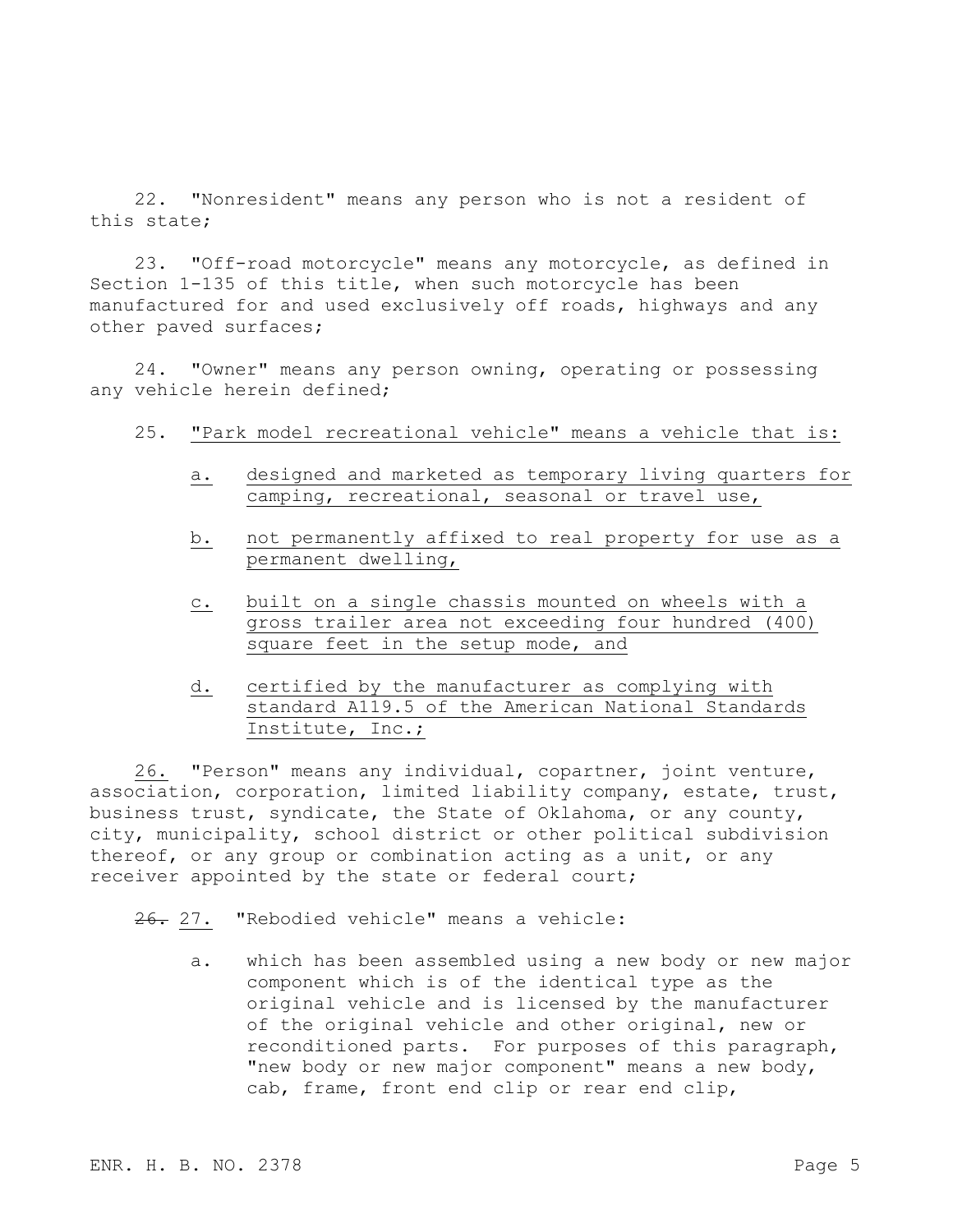- b. which is not a salvage, rebuilt, or junked vehicle as defined by paragraph 1, 2, or 6 of subsection A of Section 1105 of this title, and
- c. for which the Tax Commission has assigned or will assign a new identifying number;

27. 28. "Recreational off-highway vehicle" means a vehicle manufactured and used exclusively for off-highway use, traveling on four or more non-highway tires, and being sixty-five (65) inches or less in width;

28. 29. "Recreational vehicle" means every vehicle which is built on or permanently attached to a self-propelled motor chassis or chassis cab which becomes an integral part of the completed vehicle and is capable of being operated on the highways. In order to qualify as a recreational vehicle pursuant to this paragraph such vehicle shall be permanently constructed and equipped for human habitation, having its own sleeping and kitchen facilities, including permanently affixed cooking facilities, water tanks and holding tank with permanent toilet facilities. Recreational vehicle shall not include manufactured homes or any vehicle with portable sleeping, toilet and kitchen facilities which are designed to be removed from such vehicle. Recreational vehicle shall include park model recreational vehicles as defined in this section;

29. 30. "Remanufactured vehicle" means a vehicle which has been assembled by a vehicle remanufacturer using a new body and which may include original, reconditioned, or remanufactured parts, and which is not a salvage, rebuilt, or junked vehicle as defined by paragraphs 1, 2, and 6, respectively, of subsection A of Section 1105 of this title;

30. 31. "Rental trailer" means all small or utility trailers or semitrailers constructed and suitable for towing by a passenger automobile and designed only for carrying property, when the trailers or semitrailers are owned by, or are in the possession of, any person engaged in renting or leasing such trailers or semitrailers for intrastate or interstate use or combined intrastate and interstate use;

31. 32. "Special mobilized machinery" means special purpose machines or devices, either self-propelled or drawn as trailers or semitrailers, which derive no revenue from the transportation of persons or property, whose use of the highway is only incidental,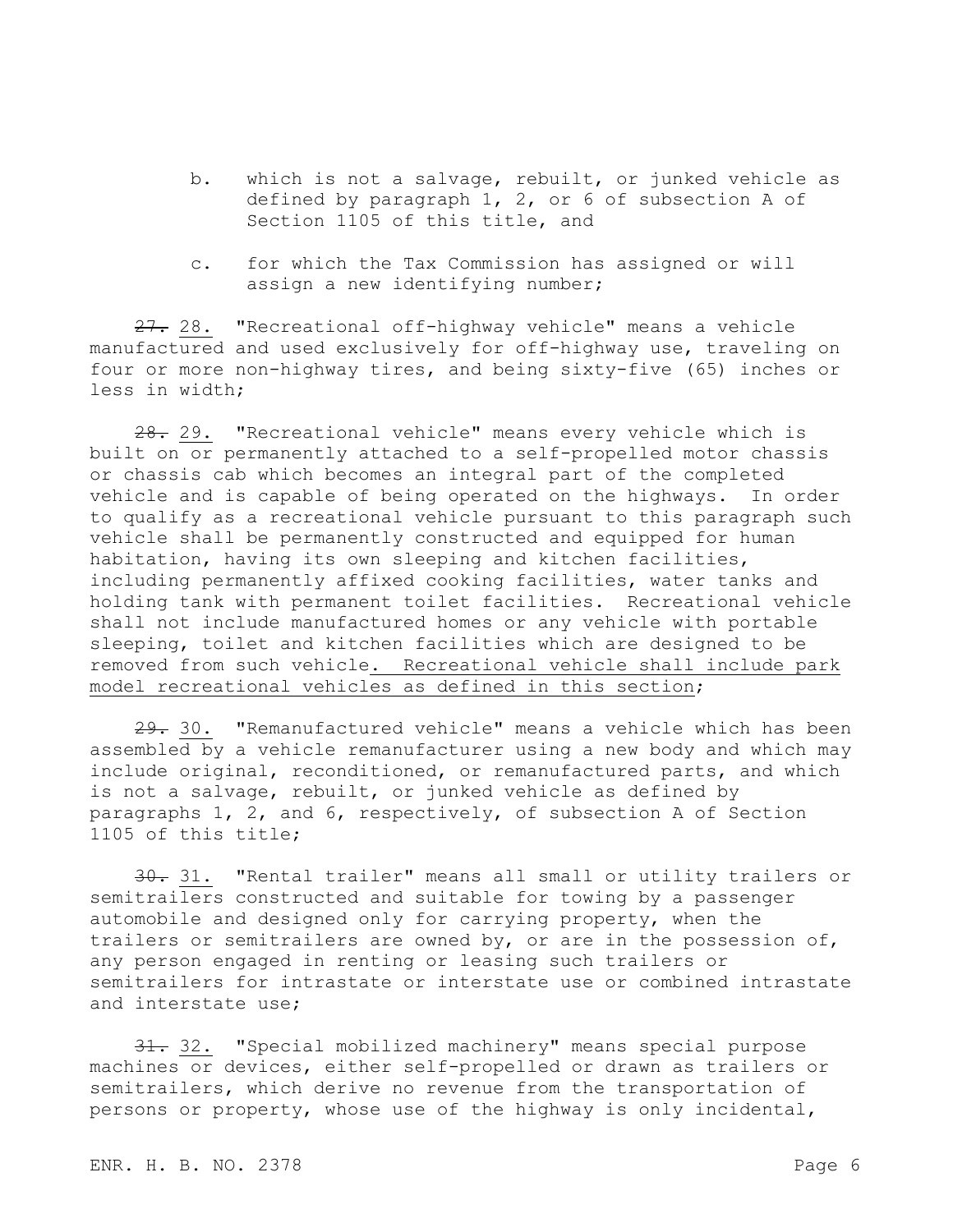and whose useful revenue producing service is performed at destinations in an area away from the traveled surface of an established open highway;

32. 33. "State" means the State of Oklahoma;

33. 34. "Station wagon" means any passenger vehicle which does not have a separate luggage compartment or trunk and which does not have open beds, and has one or more rear seats readily lifted out or folded, whether same is called a station wagon or ranch wagon;

34. 35. "Travel trailer" means any vehicular portable structure built on a chassis, used as a temporary dwelling for travel, recreational or vacational use, and, when factory-equipped for the road, it shall have a body width not exceeding eight (8) feet and an overall length not exceeding forty (40) feet, including the hitch or coupling;

35. 36. "Travel trailer dealer" means any person, firm or corporation engaged in the business of selling any new and unused, or used, or both new and used travel trailers. Such information and a valid franchise letter as proof of authorization to sell any such new travel trailer product line or lines shall be attached to the application for a dealer license to sell travel trailers. "Travel trailer dealer" shall not include any person, firm or corporation who sells or contracts for the sale of his or her own personally titled travel trailer or trailers. No person, firm or corporation shall be considered as a travel trailer dealer as to any travel trailer purchased or acquired by such person, firm or corporation for purposes other than resale;

36. 37. "Used motor vehicle dealer" means "used motor vehicle dealer" as defined in Section 581 of this title;

37. 38. "Used vehicle" means any vehicle which has been sold, bargained, exchanged or given away, or used to the extent that it has become what is commonly known, and generally recognized, as a "secondhand" vehicle. This shall also include any vehicle other than a remanufactured vehicle, regardless of age, owned by any person who is not a dealer;

38. 39. "Utility vehicle" means a vehicle powered by an internal combustion engine, manufactured and used exclusively for off-highway use, equipped with seating for two or more people and a steering wheel, traveling on four or more wheels;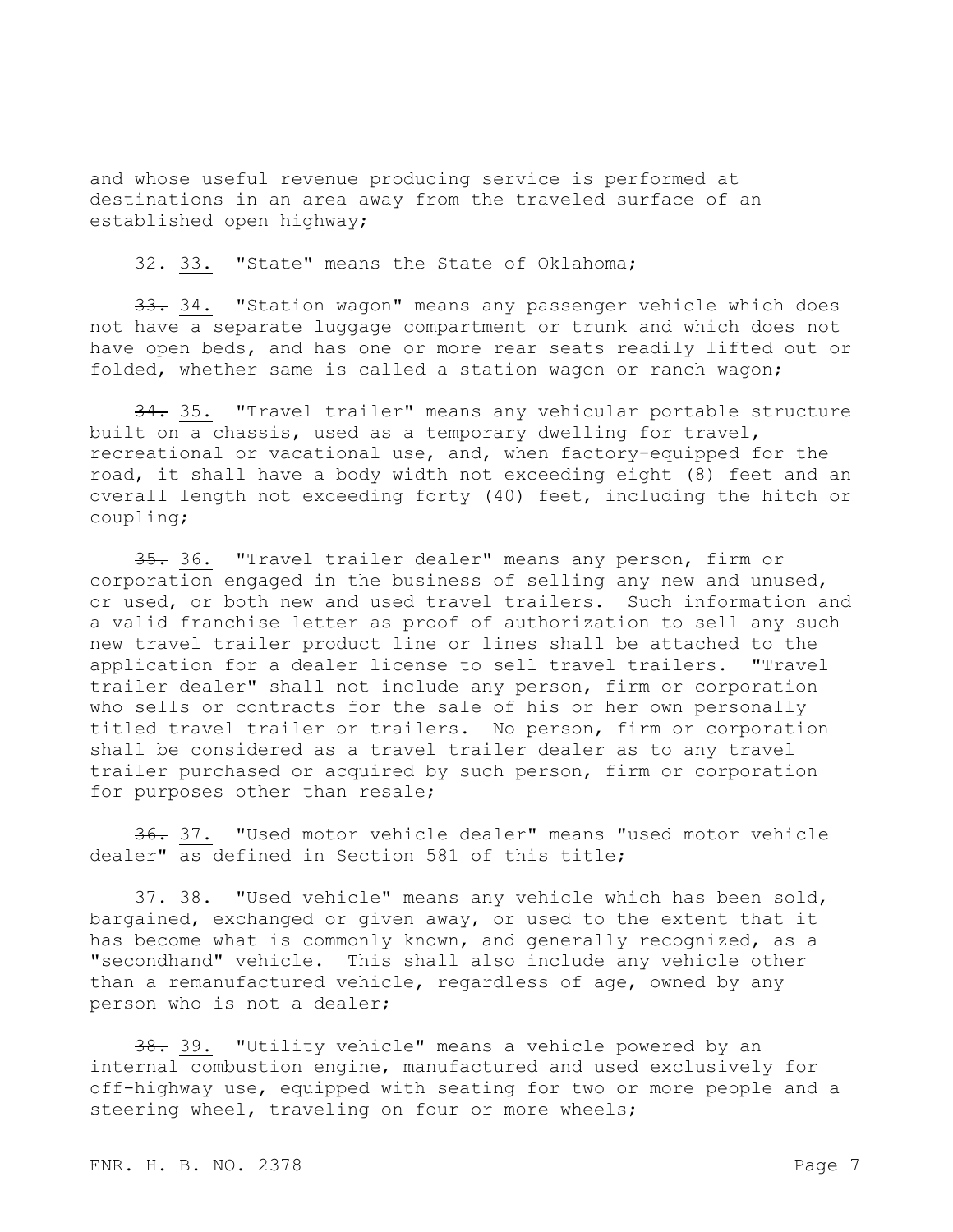39. 40. "Vehicle" means any type of conveyance or device in, upon or by which a person or property is or may be transported from one location to another upon the avenues of public access within the state. "Vehicle" does not include bicycles, trailers except travel trailers and rental trailers, or implements of husbandry as defined in Section 1-125 of this title. All implements of husbandry used as conveyances shall be required to display the owner's driver license number or license plate number of any vehicle owned by the owner of the implement of husbandry on the rear of the implement in numbers not less than two (2) inches in height. The use of the owner's Social Security number on the rear of the implement of husbandry shall not be required; and

40. 41. "Vehicle remanufacturer" means a commercial entity which assembles remanufactured vehicles.

SECTION 2. AMENDATORY 68 O.S. 2011, Section 2101, is amended to read as follows:

Section 2101. For the purpose of this article:

1. The term "motor vehicle" means and includes every automobile, truck, truck-tractor, all-terrain vehicle, utility vehicle or any motor bus or any self-propelled vehicle not operated or driven upon fixed rails or tracks or in the air or on water;

2. The term "vehicle" means and includes every device in, upon, or by which any person or property is, or may be, transported or drawn, excepting devices moved by human or animal power, when not used upon fixed rails or tracks, or in the air or on water;

3. The term "low-speed electrical vehicle" means and includes any four–wheeled electrical vehicle that is powered by an electric motor that draws current from rechargeable storage batteries or other sources of electrical current and whose top speed is greater than twenty (20) miles per hour but not greater than twenty-five (25) miles per hour and is manufactured in compliance with the National Highway Traffic Safety Administration standards for lowspeed vehicles in 49 C.F.R. 571.500;

4. The term "automobile" means and includes every motor vehicle constructed and used solely for the transportation of persons for purposes other than for hire or compensation;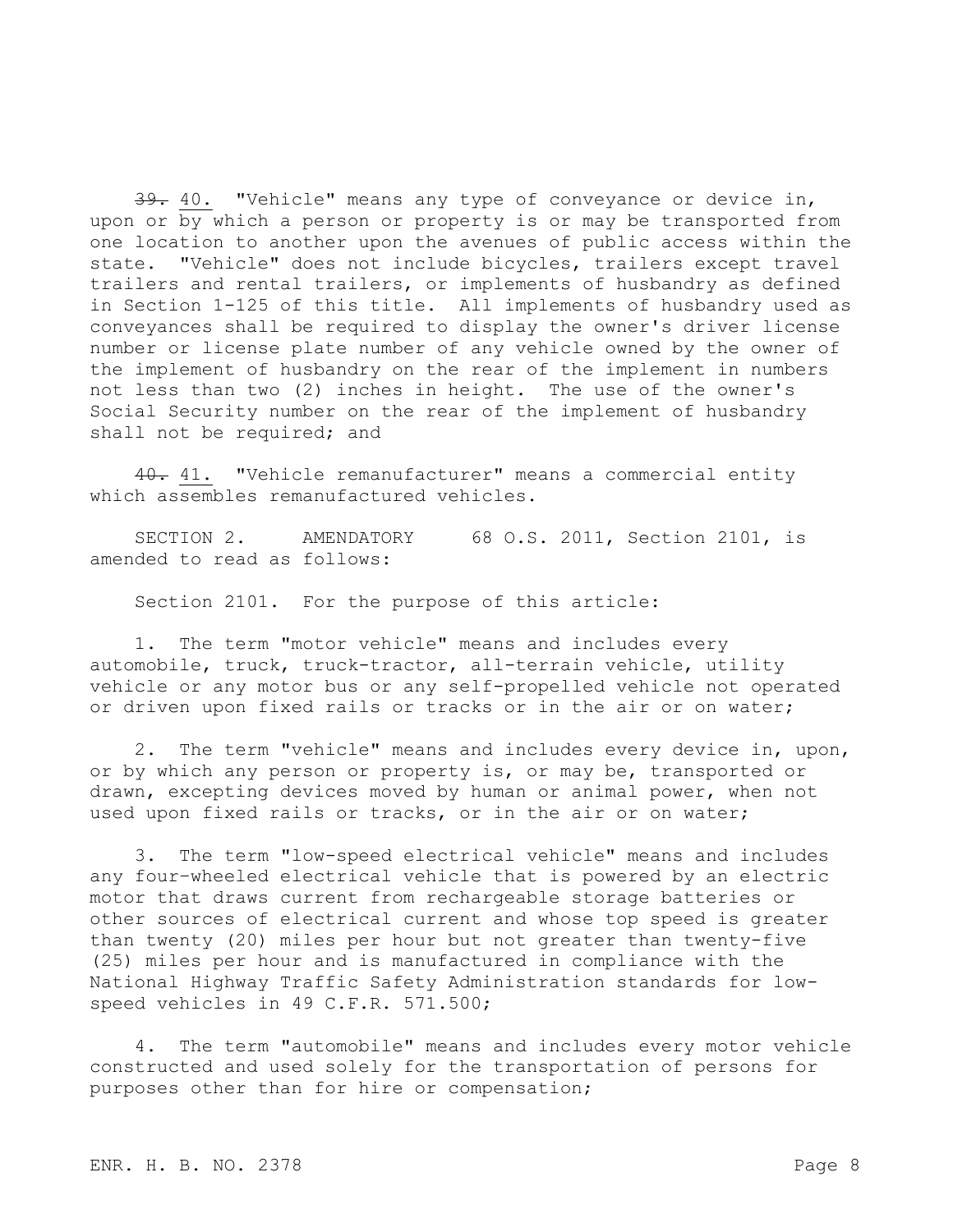5. The term "motorcycle" means and includes every motor vehicle designed to travel on not more than three wheels other than an allterrain vehicle;

6. The term "truck" means and includes every motor vehicle constructed or used for the transportation of property not falling within the definition of truck-tractor, trailer or semitrailer, as herein defined;

7. The term "truck-tractor" means and includes every motor vehicle of the truck type designed to draw or support the front end of a semitrailer;

8. The term "trailer" means and includes any vehicle designed to be drawn by a truck, tractor or a truck-tractor, but supported upon its own wheels;

9. The term "semitrailer" means and includes any vehicle designed to be attached to, and having its front end supported by a truck, tractor, or truck-tractor;

10. The term "motor bus" means and includes every motor vehicle constructed so as to carry persons, and which is used or rented to carry persons for compensation;

11. The term "manufactured home" means a residential dwelling built in accordance with the National Manufactured Housing Construction and Safety Standards Act of 1974, 42 U.S.C., Section 5401 et seq., and rules promulgated pursuant thereto and the rules promulgated by the Oklahoma Used Motor Vehicle and Parts Commission pursuant to Section 582 of Title 47 of the Oklahoma Statutes. Manufactured home shall not mean a park model recreational vehicle as defined in Section 1102 of Title 47 of the Oklahoma Statutes;

12. The term "farm tractor" means and includes any vehicle of tractor type owned and operated by the purchaser and used exclusively for agricultural purposes;

13. The term "all-terrain vehicle" means and includes every vehicle defined as an all-terrain vehicle in Section 1102 of Title 47 of the Oklahoma Statutes;

14. The terms "legal ownership" and "legally owned" mean the right to possession, whether acquired by purchase, barter, exchange, assignment, gift, operation of law, or in any other manner;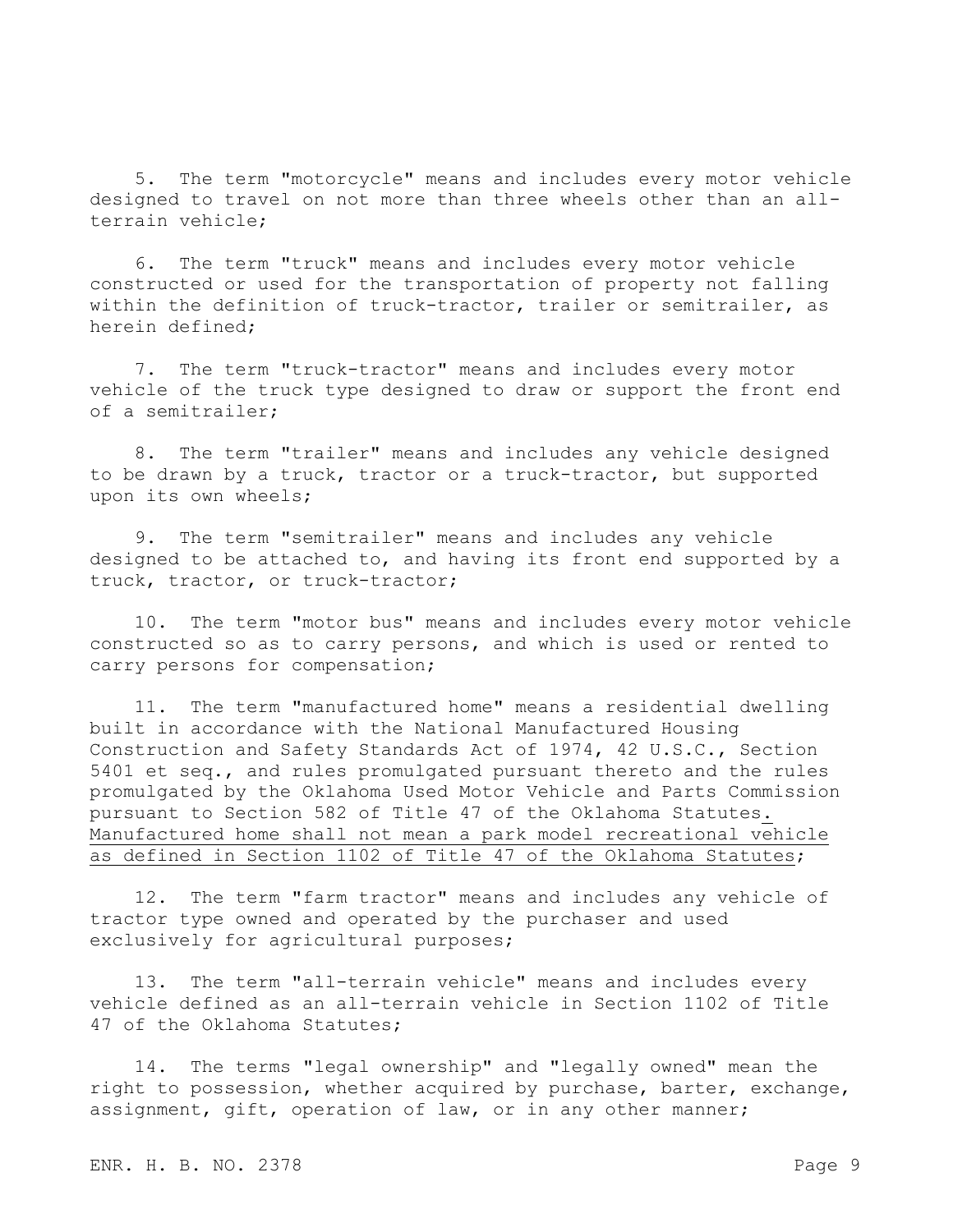15. The term "person" means and includes natural persons, individuals, partnerships, firms, associations, limited liability companies, corporations, estates, trustees, business trusts, syndicates, this state, any county, city, municipality, school district or other political subdivision of the state, or any corporation or combination acting as a unit or any receiver appointed by any state or federal court; and the use of the singular number shall include the plural number;

16. The term "Tax Commission" means the Oklahoma Tax Commission;

17. The term "utility vehicle" means every vehicle defined as a utility vehicle in Section 1102 of Title 47 of the Oklahoma Statutes; and

18. The term "medium-speed electrical vehicle" means any selfpropelled, electrically powered four-wheeled motor vehicle, equipped with a roll cage or crush-proof body design, whose speed attainable in one (1) mile is more than thirty (30) miles per hour but not greater than thirty-five (35) miles per hour.

SECTION 3. This act shall become effective November 1, 2016.